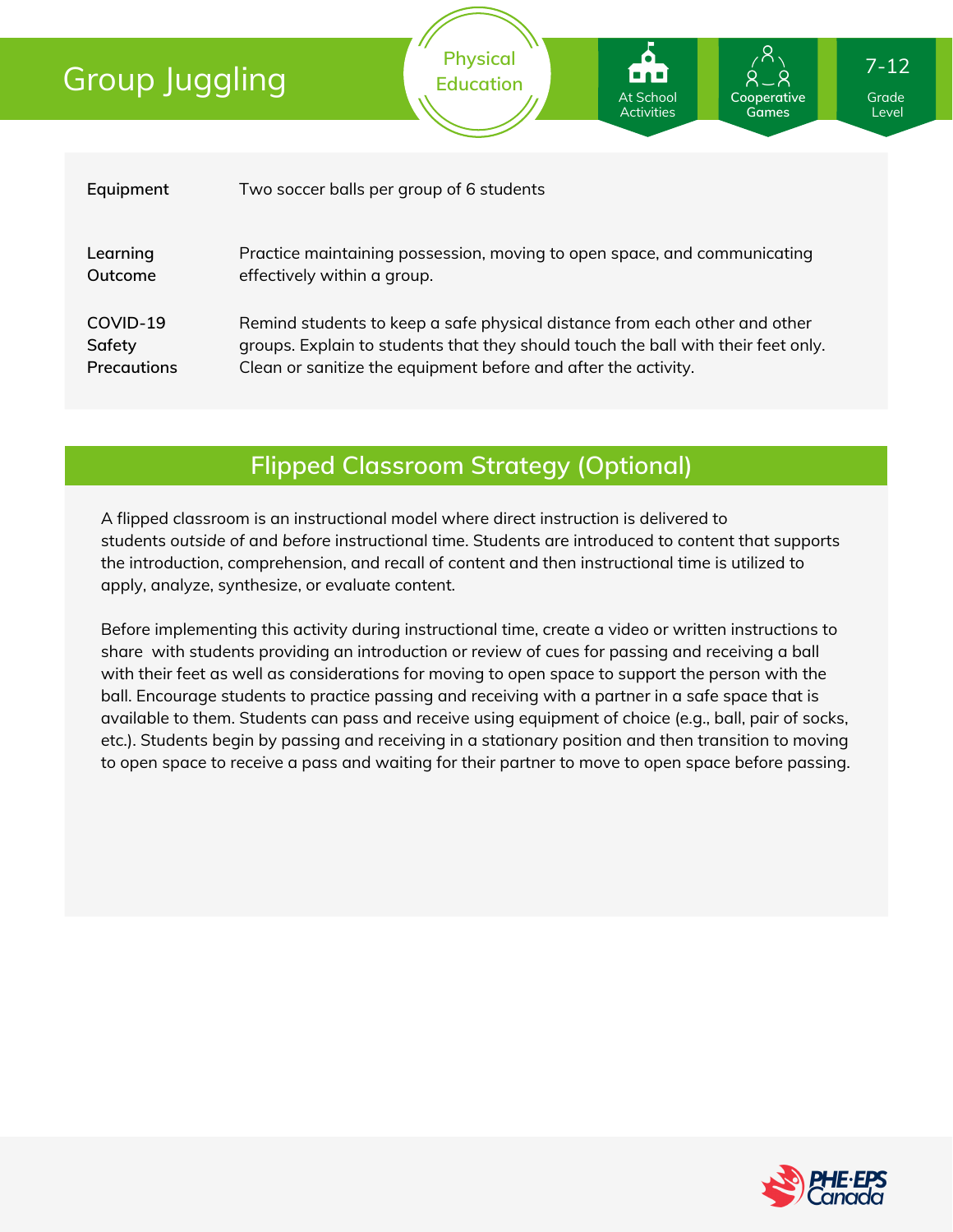Review with students the cues for passing and receiving a ball and considerations for moving to open space to receive a pass. If utilizing a flipped classroom approach, remind students to apply the cues they learned or reviewed about trust from the video or instructions they considered before the activity.

**Part 1:** Divide students into groups of 6 and provide each group with a soccer ball. Ask each group to create a circle standing a safe distance from each other. One student starts with the ball and passes it to another group member. Groups develop a passing sequence from one player to another. Players remain stationary as they pass the ball. Once the group is comfortable with the passing sequence, add another ball. To challenge groups further, consider adding a third ball. If a player misses a pass, they collect the ball and continue the passing sequence.

**Part 2:** Groups go back to using only one ball and develop another passing sequence within the group. After a pass is made, the player moves to a new location in the circle. Consider challenging groups by saying REVERSE, then groups must implement their passing sequence in the opposite direction. Groups count how many times they successfully complete the pass sequence within a given time limit.

**Part 3:** Two groups share the same space (e.g. badminton court, area of field separated by cones, etc.). Groups pass the ball in the same sequence developed in part 2 of the activity. They perform this while moving within the same space as the other group. Groups count how many times they successfully complete the pass sequence within a given time limit.



Grade Level

**Cooperative Games**

7-12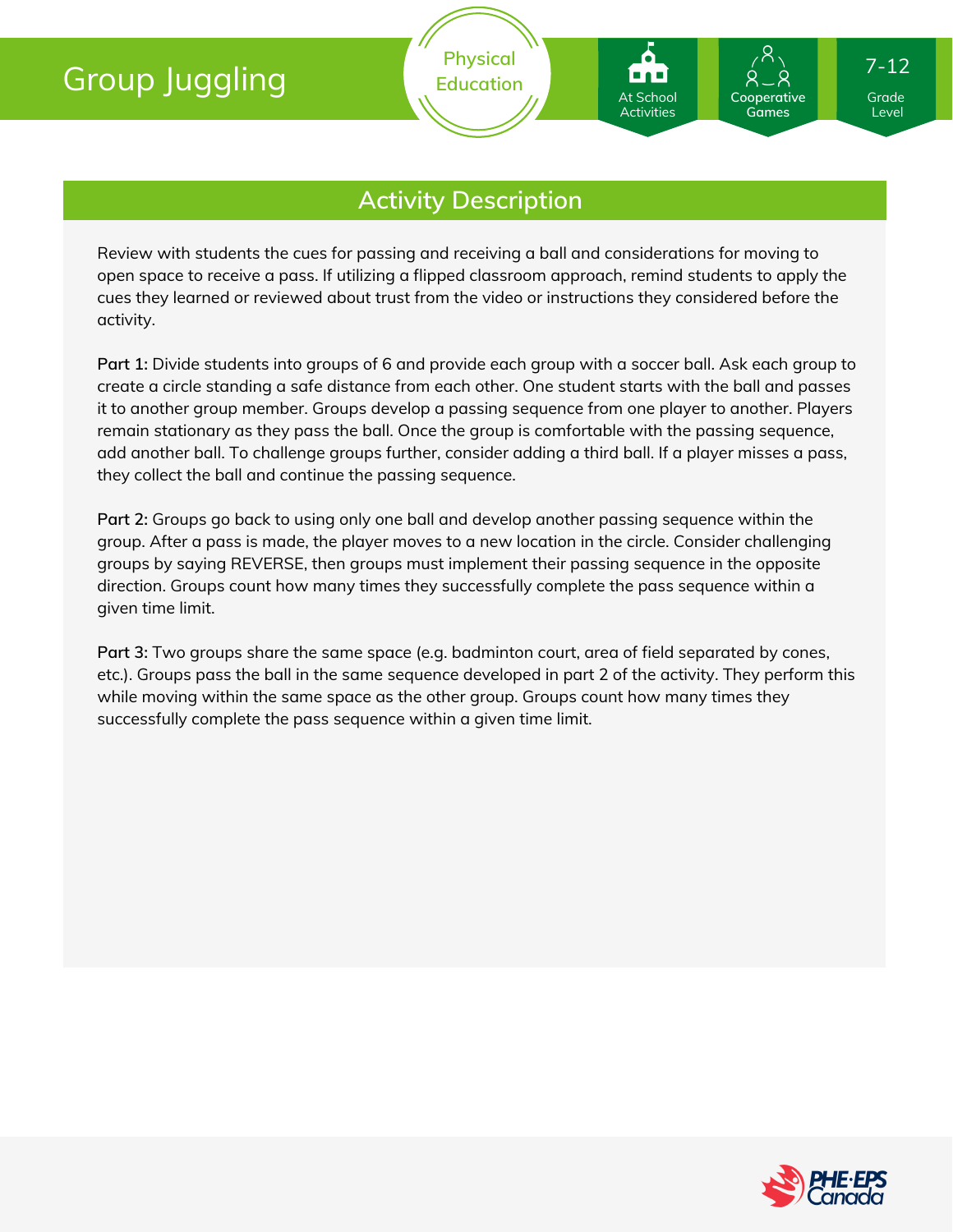**Physical Education**

At School **Activities** 

**Cooperative Games**

7-12

Grade Level

## **Physical Education Competencies**



#### **MOVE**

**Develop psychomotor skills, tactics, and strategies that facilitate a variety of physical activities across diverse environments.**



#### **THINK**

**Develop cognitive skills and strategies for a variety of movement contexts that facilitate critical thinking, decision making, and problem solving.**



#### **FEEL**

**Develop affective skills and strategies that facilitate healthy and safe relationships with themselves, with others, and with their environment.**



#### **ACT**

**Practice behaviour skills and strategies that facilitate movement competence and confidence.**



## **Reflection Questions**

Reflection is important to support learning during physical education. Consider asking students the reflection questions below and discuss the answers together.

- *How did the communication change within your group for each part of the activity? How did it stay the same?*
- *What different types of skills did your group have to use throughout the activity?*



## **Inclusion Considerations**

Modifications can be made to a variety of activity components to ensure inclusion. As you plan activities, consider how everyone can be involved and how to modify or adapt the activities to ensure the full inclusion of all. The STEP framework provides modifications to the following activity components space, task, equipment, and people.

| Space                                                             | Task                                                                                                           | Equipment                                                                                 | People                                                             |
|-------------------------------------------------------------------|----------------------------------------------------------------------------------------------------------------|-------------------------------------------------------------------------------------------|--------------------------------------------------------------------|
| Complete the activity in<br>a space with minimal<br>distractions. | Groups use only one ball<br>for each step and keep<br>the same passing<br>sequence throughout<br>the activity. | The group uses<br>a sensory ball (e.g., bell<br>ball, light-up ball, etc.)<br>to dribble. | Complete the activity in<br>smaller groups (e.g.,<br>groups of 3). |